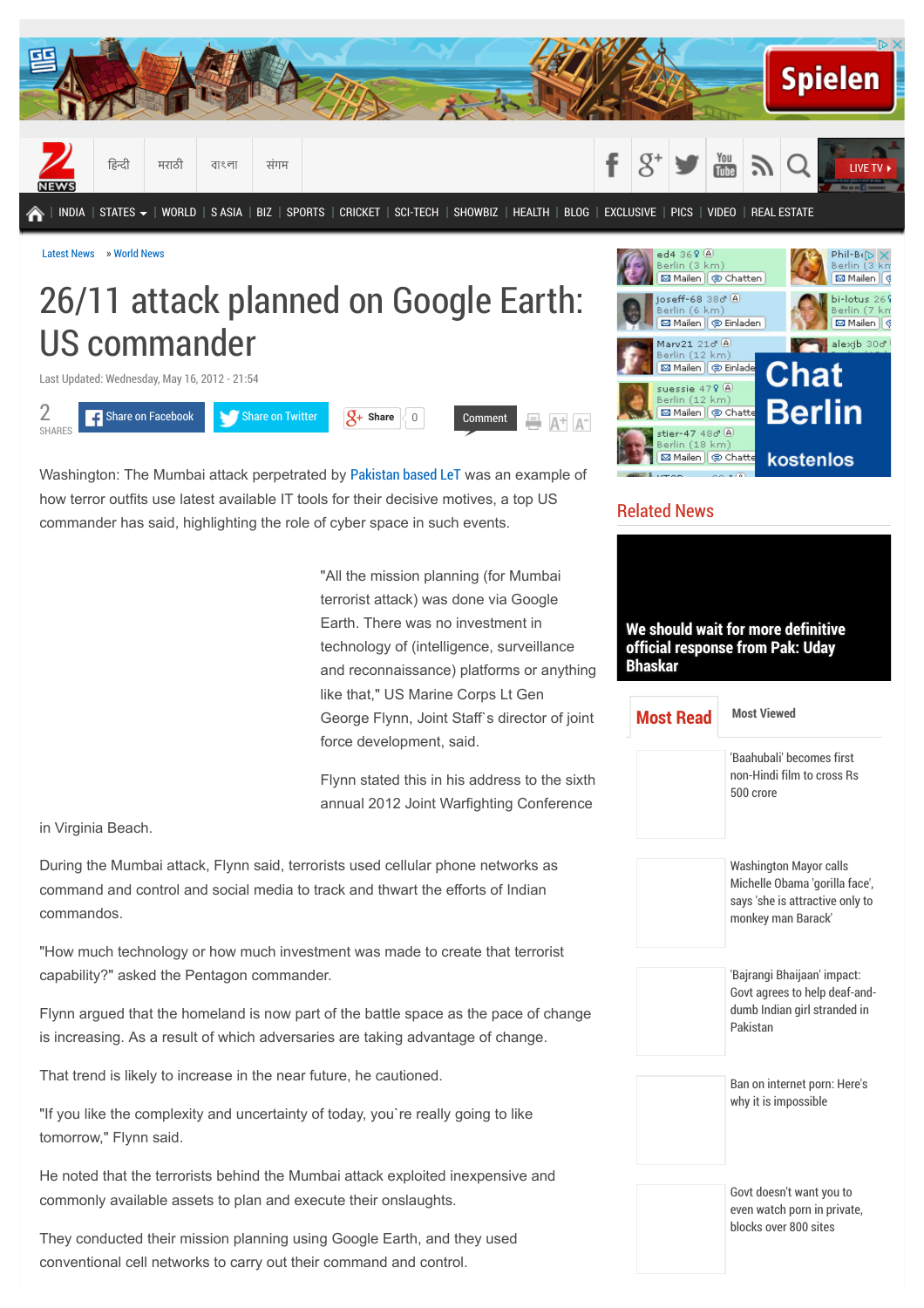When a tourist snapped and posted on the Web a cell phone photo of Indian Army commandos dropping on the roof of the hotel, the terrorists used it to lay a trap to ambush the would-be rescuers. This was accomplished without any investment in expensive technologies or systems, Flynn said.

"Space and cyber will continue to play an increased role in events, with each becoming increasingly contested domains so it`s a new domain that we`re going to have to contest," Flynn said.

"Security challenges will have both local and global aspects, we think, with events occurring across the globe," he added.

This democratisation of technology is closing the gap between the West and its enemies, he said.

The battle space of the past was linear with clear definitions, while the future battle space is multidimensional with several domains, he argued.

PTI

First Published: Wednesday, May 16, 2012 - 14:59

TAGS: [26/11 Mumbai attack](http://zeenews.india.com/tags/26/11-mumbai-attack.html) [Lt Gen George Flynn](http://zeenews.india.com/tags/lt-gen-george-flynn.html) [Pakistan based LeT](http://zeenews.india.com/tags/pakistan-based-let.html)

## **FROM AROUND THE WEB**



[10 Hot Cars Suitable For College](http://fryerschat.com/10-hot-cars-suitable-for-college-graduates/) Graduates Cars & Sport Talks



[What Going On With the Tiny](http://www.ozy.com/acumen/whats-wrong-with-all-those-little-newborns/40384?utm_source=Outbrain&utm_medium=CPC&utm_campaign=INTL%20-%20All%20Clicks%20ALL%20Devices) Newborns in Korea?  $07$ 



[Some Relief for Sore Feet in Fancy](http://www.ozy.com/good-sht/sore-feet-try-these/40152?utm_source=Outbrain&utm_medium=CPC&utm_campaign=INTL%20-%20All%20Clicks%20ALL%20Devices) Footwear



[What fun is happening when you go](http://youtu.be/uj0v1BgzUdc?utm_source=outbrain&utm_medium=referral&utm_content=swarm-tvc-type03&utm_campaign=aim) to sleep at night? Watch now to find out. YouTube



[Funniest PhotoBombs Ever](http://cyber-breeze.com/the-funnies-photo-bombs-ever/?utm_source=Outbrain&utm_medium=referral&utm_campaign=OB-PhotoBomb-Int-DT) Cyber Breeze



[Glory Awaits in this Epic Medieval](http://plarium.com/en/strategy-games/stormfall-age-of-war/?plid=64580&pxl=outbrain&publisherID=SF_EN_US_1) Strategy MMO Game Stormfall



[IaaS senkt Kosten – manchmal](http://businessvalueexchange.com/de/2015/06/23/iaas-senkt-kosten-manchmal/) HP Business Value Exchange



## TOP VIDEOS

| It's anti-democracy, says<br>Congress on MPs' suspension                                                |
|---------------------------------------------------------------------------------------------------------|
| Vyapam scam has destroyed<br>future of young people in MP:<br><b>Rahul Gandhi</b>                       |
| IAS Officer becomes victim of<br>sexual harassment, posts her<br>tale on FB                             |
| <b>AAP leader Somnath Bharti</b><br>provokes anger for sexist<br>comment                                |
| <b>MORE FROM OTHER SECTIONS</b><br>Court reserves order on ED<br>plea for warrant against Lalit<br>Modi |
| ISL: NEUFC rope in Argentine<br>forward Nicolas Velez                                                   |
|                                                                                                         |
| <b>Check out: Hilarious</b><br>Nawazuddin Siddiqui playing<br>Karachi reporter Chand<br>Nawab!          |

[Asian pears could ward off hangovers](http://zeenews.india.com/news/health/healthy-eating/asian-pears-could-ward-off-hangovers_1641547.html)

Ram Gopal Varma



[10 Tricks To Learn Any Language](http://www.babbel.com/en/magazine/10-tips-from-an-expert?slc=engmag-a1-vid-bv1-tipsandtricks-ob&utm_source=outbrain&utm_medium=cpc&utm_campaign=cd_engall_gen_cde_bv1_polyglot) From A Man Who Speaks 9 Babbel